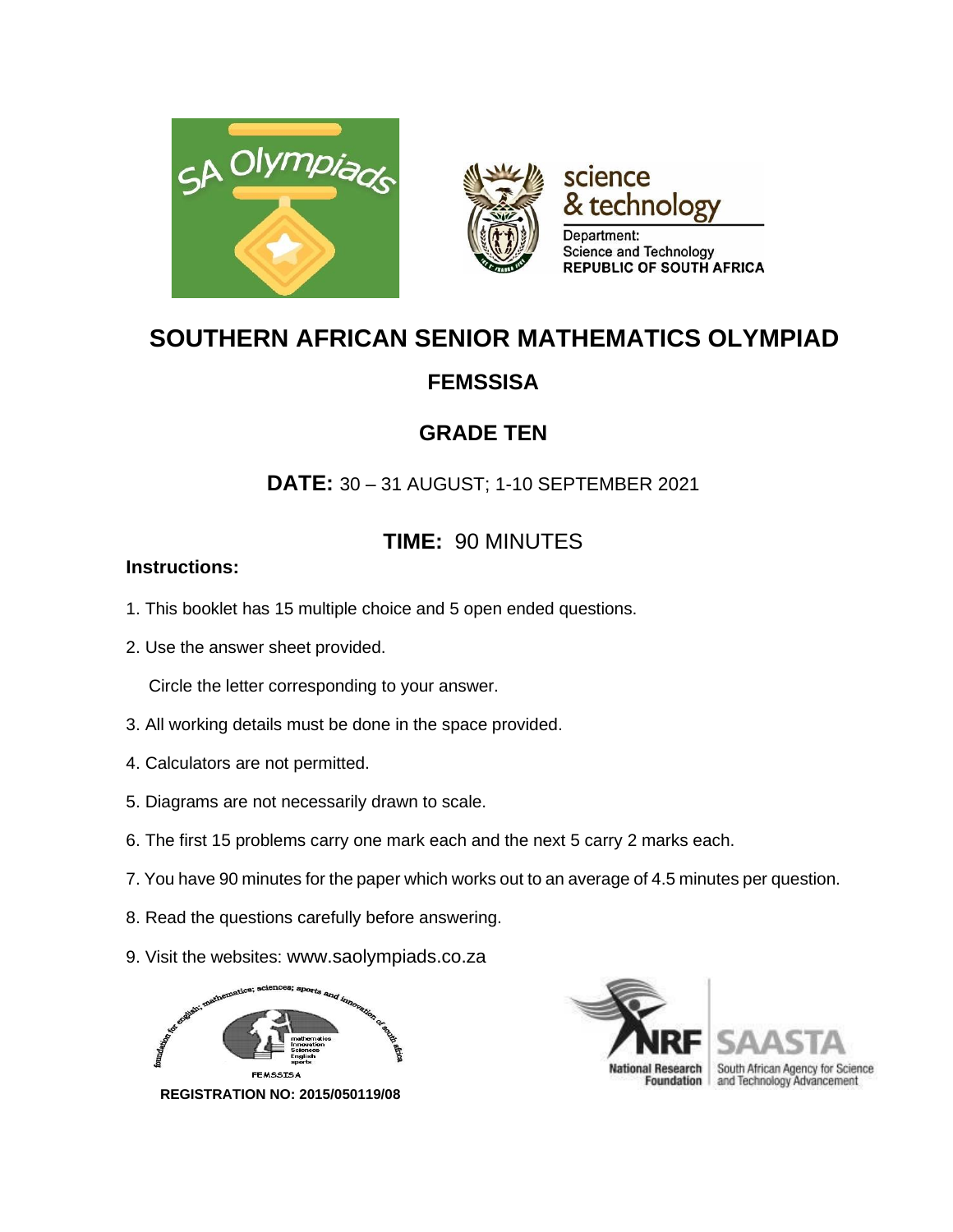#### **Grade Ten Mathematics Olympiad 2021:**

1. If 
$$
x = \frac{-b - \sqrt{b^2 - 4ac}}{2a}
$$
 an = 3;  $b = -2$ ;  $c = -8$  then value of x is ...  
(A) 2 (B) 3 (C) -2 (D) -3

- 2. If  $f(x) = 2x^2 5x$  then the simplification of  $\frac{f(x+h)-f(x)}{h}$  if  $h \neq 0$  is equal to ...  $(A)$  4x+2h + 5 (B) 4x-2h - 5 (C) 4x+ h - 5 (D) 4x+2h - 5
- 3. The table below shows the relationship between x and y which is in the form:

$$
y = \frac{x+a}{x+b}; \qquad a+b \text{ is } ...
$$

|  |         | $ 4. x   5. -2   6. 3$          |         |
|--|---------|---------------------------------|---------|
|  |         | 7. y   8. -4   $9. \frac{1}{2}$ |         |
|  | $(A)$ 2 |                                 | $(B)$ 1 |

4. The equation of the line perpendicular to  $x + 3y + 6 = 0$  and passing through  $P(-2;-1)$  is...

(A)  $y = 3x + 5$  (B)  $y = 3x - 5$  (C)  $y = 2x + 5$  (D)  $y = -2x - 5$ 

5. Factorize : 
$$
(4x - 3)^2 - (4 - 3x)^2
$$

(A) (2x-9)(x+1) (B) (5x-9)(6x-1) (C) (5x-1)(x+5) (D) 7(x+1)(x-1)

6. Two towns Vale and Hazy are 210km apart. Two cars A and B leave Vale and Hazy at the same time travelling in opposite directions meet after 90 minutes. Car A travels at a speed of 20km faster than car B Determine the speed of car B in km/h:

(A) 54 (B) 60 (C) 72 (D) 80

7. A right triangular prism has  $AB = 8m$  and  $AC = 17m$  and a uniform height of 10m Determine the cost of painting the exterior at R60m<sup>2</sup>

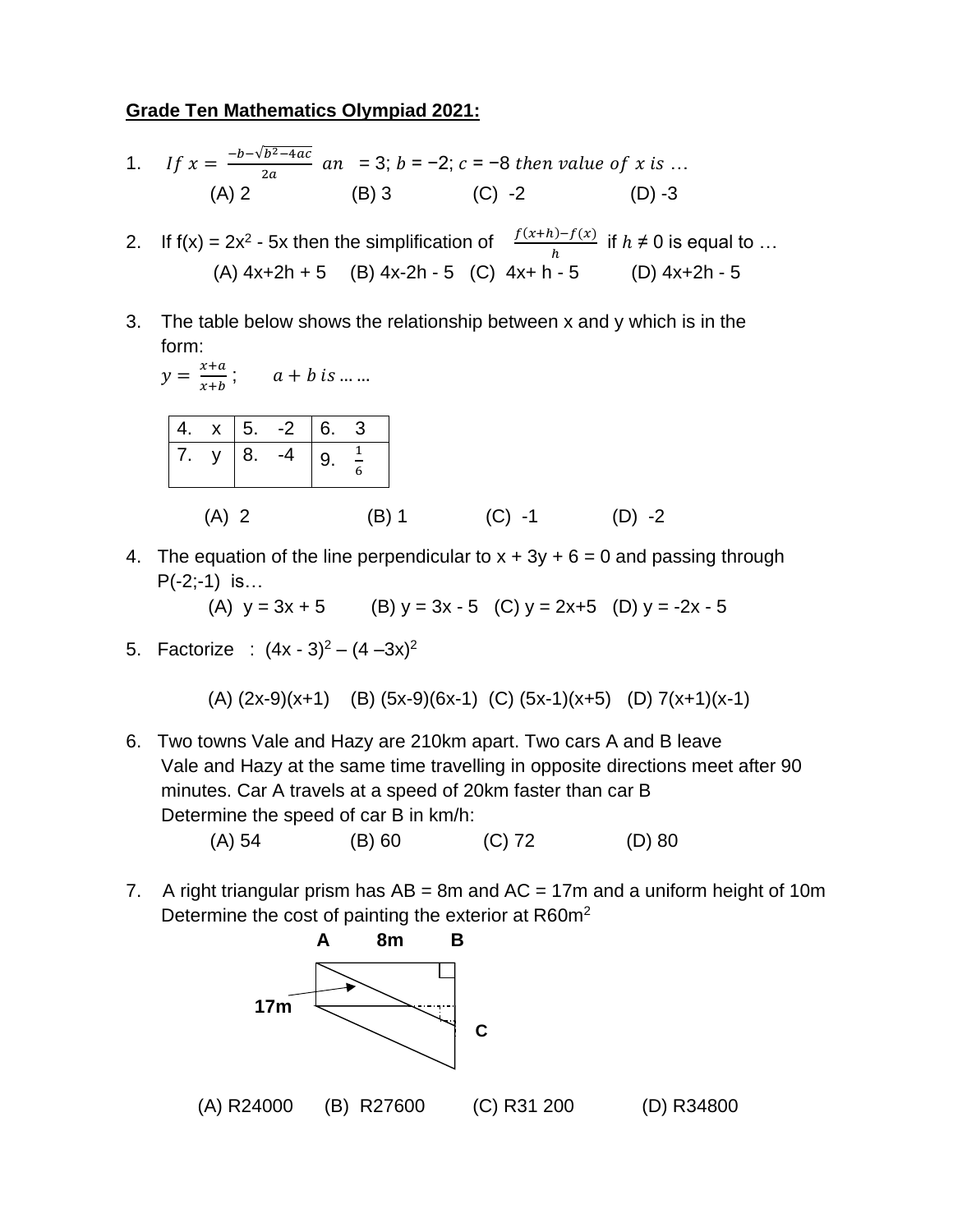8. 10000 tickets for a cricket match were sold at R80 and R100 each.

The revenue realized was R900 000. How many R80 tickets were sold? (A) 3 600 (B) 5 000 (C) 6 400 (D) 7 200

9. Solve for x:

$$
\frac{-2x - 1}{3} = \frac{8}{x + 10}
$$
  
(A) -2 only (B)  $\frac{-17}{2}$  only (C) 2 only (D)  $\frac{-17}{2}$  or  $x = -2$ 

- 10. If T =  $2\pi \sqrt{\frac{m}{k}}$  $\frac{m}{k}$  then m =........ (A)  $\frac{kt}{4\pi^2}$  (B)  $\frac{kT^2}{4\pi^2}$  $rac{kT^2}{4\pi^2}$  (C)  $rac{kT^2}{2\pi^2}$  $2\pi^2$ (D)  $\frac{T^2}{l}$  $k\pi^2$
- 11. An item was marked down by x % during a sale. One month later the article was marked up by 25% to bring it to its original price. Determine  $x$ 
	- (A) 20 (B) 22 (C) 24 (D) 25
- 12. Write in its simplest form:

$$
\frac{y}{(3x+2)(3x-2)} - \frac{y}{x(2-3x)} + \frac{y}{x(3x+2)}
$$
\n(A)  $\frac{7}{(3x+2)(3x-2)}$  (B)  $\frac{7y}{x(3x-2)}$  (C)  $\frac{7y}{(3x+2)(3x-2)}$  (D)  $\frac{7y}{x(3x+2)}$ 

13. Evaluate: 
$$
48^2 - 46^2 + 44^2 - 42^2 + 40^2 - 38^2 + \dots + 4^2 - 2^2
$$

- (A) 1320 (B) 1280 (C) 1240 (D) 1200
- 14. Evaluate:  $24\frac{1}{5} \times 19\frac{5}{6}$ (A)  $479\frac{27}{30}$  (B)  $479\frac{29}{30}$  (C)  $469\frac{29}{30}$  $\frac{29}{30}$  (D)  $459\frac{29}{30}$  $\frac{29}{30}$
- 15. Write down the ordered pair (x;y) which is the common solution of both equations:  $\frac{5}{2x+1} + \frac{2}{y-1}$  $\frac{2}{y-2}$  = 3 and  $\frac{10}{2x+1}$  +  $\frac{1}{2-}$  $\frac{1}{2-y} = 1$ (A)  $(2;3)$  (B)  $(2;-3)$  (C)  $(-2;3)$  (D)  $(-2;-3)$
- 16. In the right-angle triangle alongside b +  $c = 11$  and a = $\sqrt{65}$ Calculate the area of the triangle independent of b and c.  $b \mid \ \ \ \ \ \ \ \ a$

c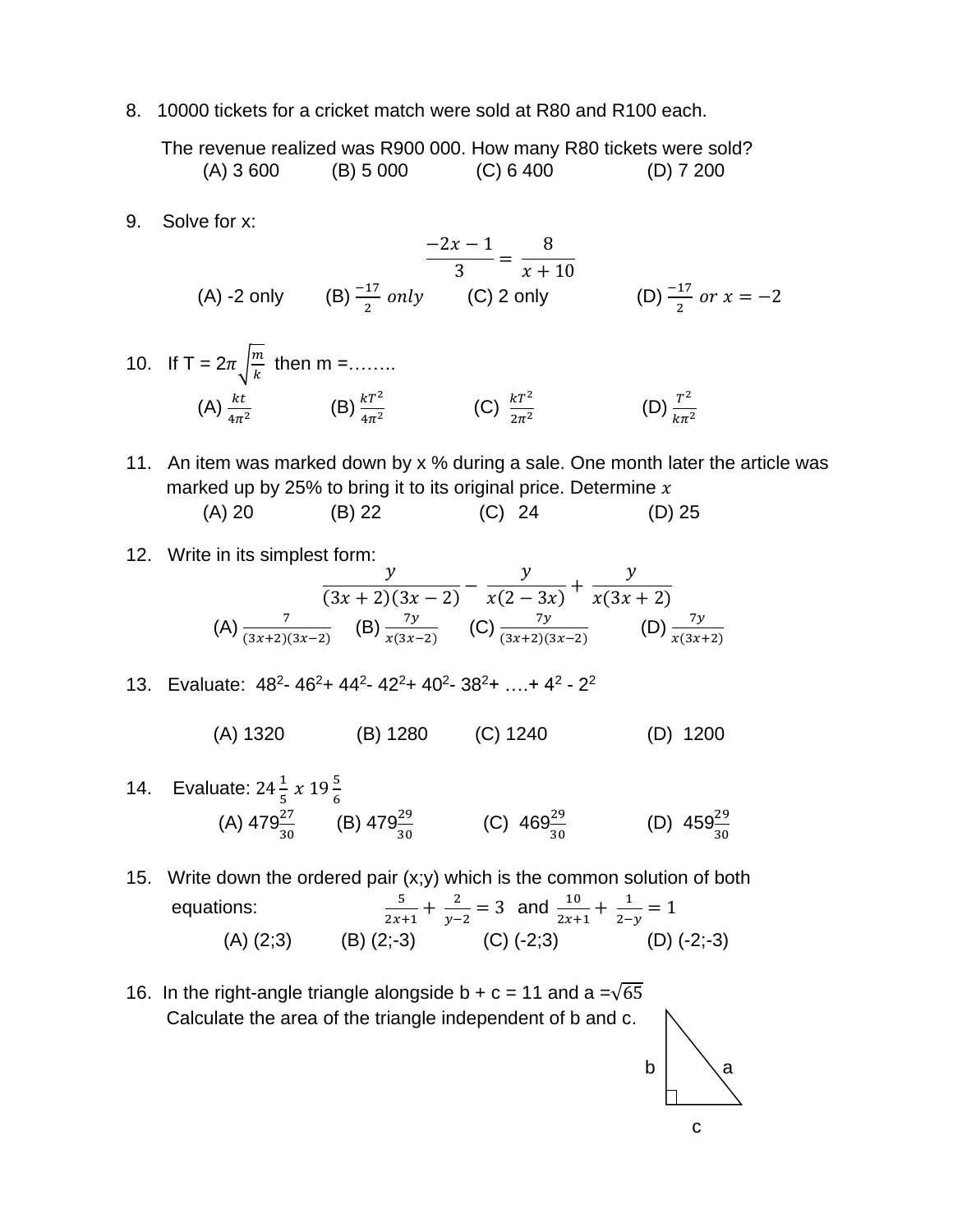17. Each person in a group of 90 is either female or male. In this group they are brown-eyed or black-eyed. In addition. you are given the following information:

• 20 are black-eyed males, 54 are females and 40 are brown-eyed How many females are black-eyed?

18. D and E are the y-intercepts and AB  $\parallel$  DE. The equation of AB is x = - 5 and EB is  $y = -x$ ; the y intercept of AD is (0;15) and the area of ABED is 50 square units. Determine the equation of AD.



19. In the following regular octagon ABCDEFGH the area of ABF =  $18(\sqrt{2}+1)$  cm<sup>2</sup> Determine the length of AH in cm.



20. In the triangle ABC determine the value of x if the areas of the 3 regions are given.

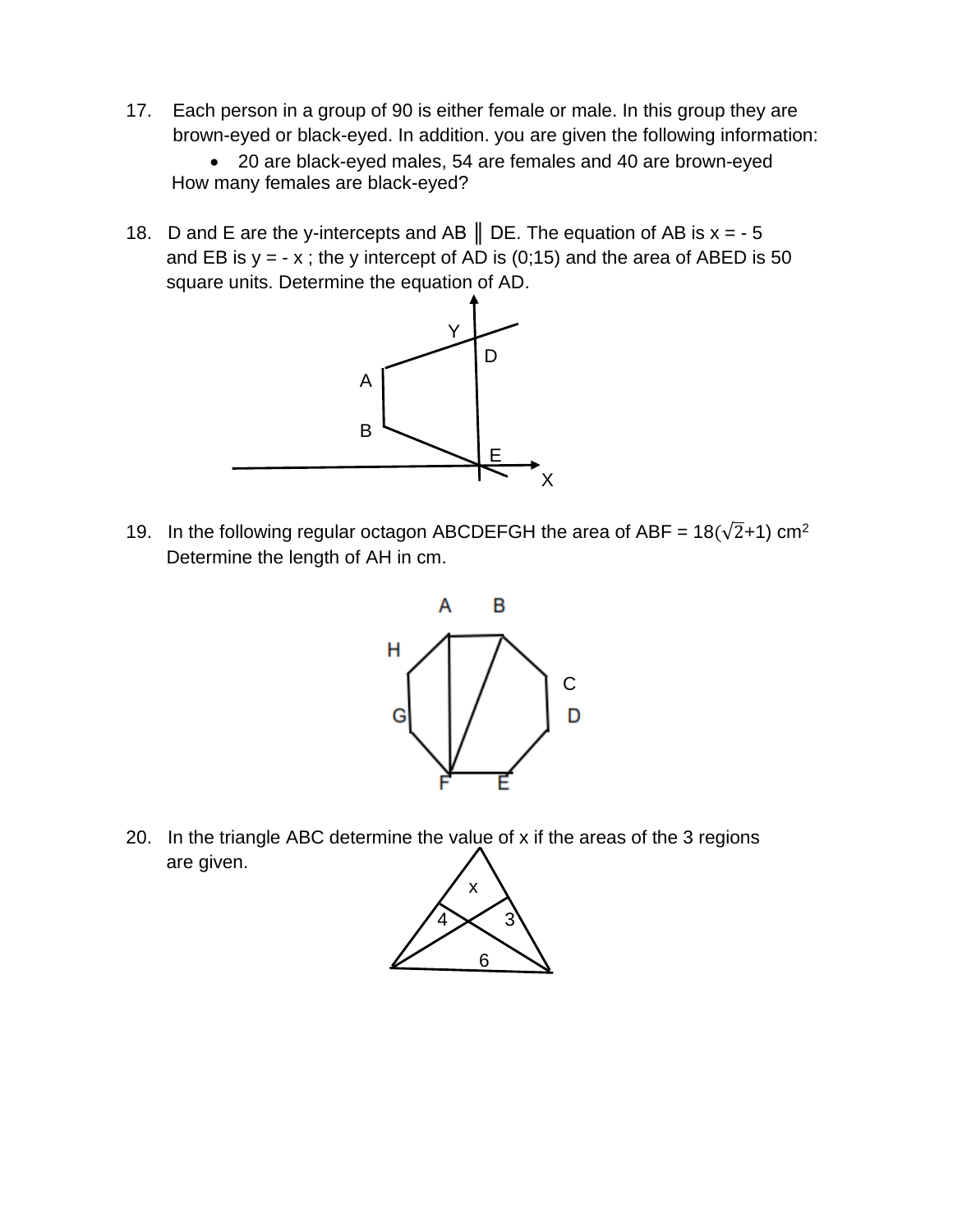



technology Department: Science and Technology **REPUBLIC OF SOUTH AFRICA** 

science

# **SOUTHERN AFRICAN SENIOR MATHEMATICS OLYMPIAD FEMSSISA: GRADE ELEVEN**

**DATE:** 30 – 31 AUGUST; 1-10 SEPTEMBER 2021

## **TIME:** 90 MINUTES

## **INSTRUCTIONS:**

- 1. This booklet has 15 multiple choice and 5 open ended questions.
- 2. Use the answer sheet provided.

Circle the letter corresponding to your answer.

- 3. All working details must be done in the space provided.
- 4. Calculators are not permitted.
- 5. Diagrams are not necessarily drawn to scale.
- 6. The first 15 problems carry one mark each and the next 5 carry 2 marks each.
- 7. You have 90 minutes for the paper which works out to an average of 4.5 minutes per question.
- 8. Read the questions carefully before answering.
- 9. Visit the websites: www.saolympiads.co.za.



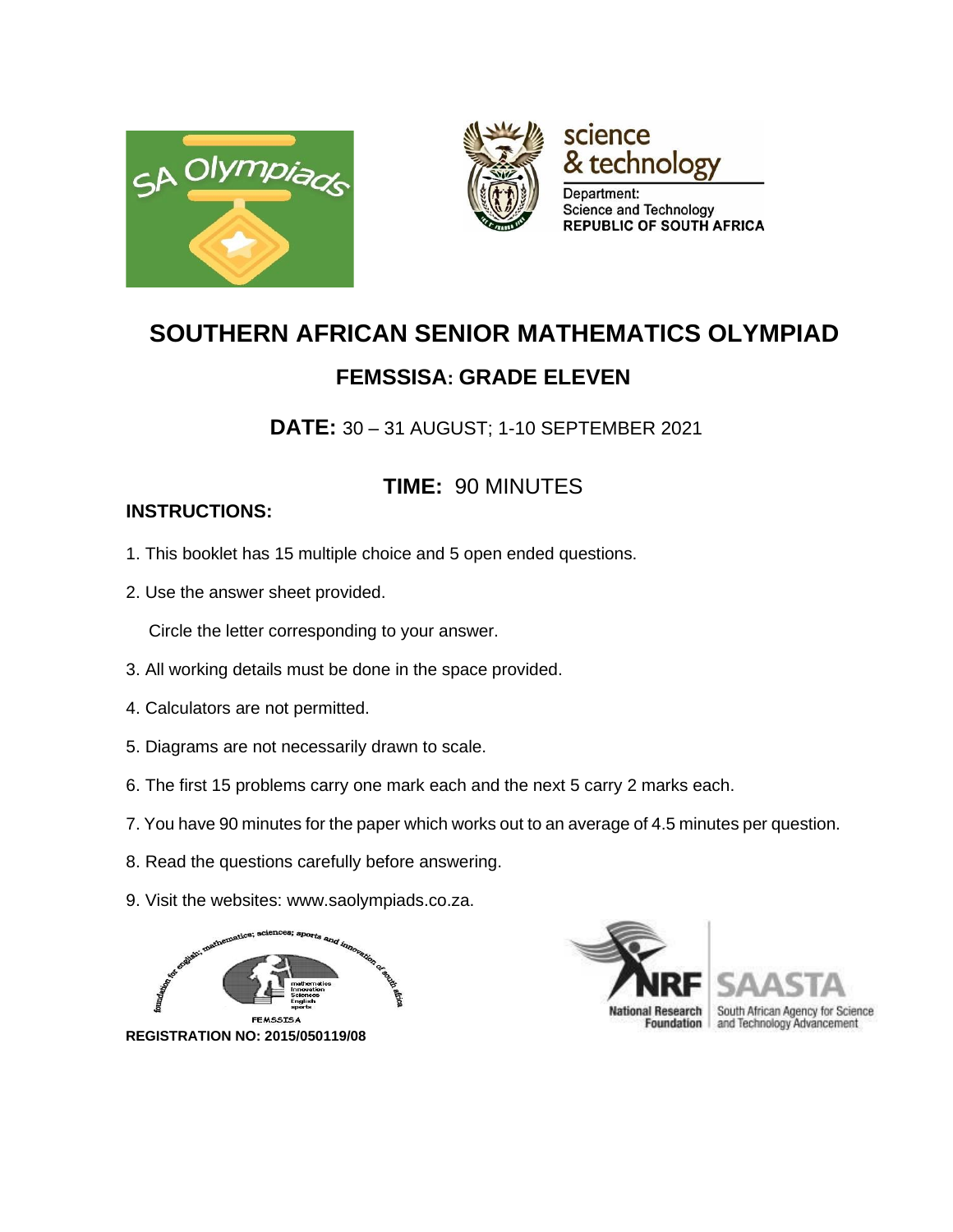## **Grade Eleven Mathematics Olympiad 2021**

1. What is the value of 3. 
$$
x^{\frac{2}{3}} = 12
$$
  
\n(A) 8 (B) -8 (C) 8; -8 (D) 4  
\n2. If f(x) = (3 - 2x)(4 + 3x) then simplify  $\frac{f(x+h)-f(x)}{h}$ ; h≠ 0  
\n(A) -12x -6h +1 (B) -12x+1 (C) 12x -6h +1 (D)) -12x  
\n3. Points A(1; 0); B(0;  $\frac{1}{4}$ ) and C(3; -2) are on y = q +  $\frac{a}{x-y}$ . Write down  
\nThe value of a x p.x q is:  
\n(A) -12 (B) 12 (C) 8 (D -8  
\n4. Solve for x:  
\n $\frac{2x-3}{1-x} \ge 2$   
\n(A) -1 < x ≤  $\frac{5}{4}$  (B) 1 < x ≤ 2 (C) 1 < x ≤  $\frac{5}{4}$  (D) x ≤ 2  
\n5. Solve for k:  
\n $\sqrt{k+2} - 3 = \frac{4}{\sqrt{k+2}}$   
\n(A) -1 (B) 14 only (C) 2 (D) 7  
\n6. If sin θ = 2cos θ then, 3tan<sup>2</sup> θ - 5sin<sup>2</sup> θ =  
\n(A) 2 (B) 4 (C) 6 (D) 8  
\n7. If xy = 2 and 2x - 3y = 5 then find the value of x<sup>2</sup> +9y<sup>2</sup>  
\n(A) 25 (B) 49 (C) 69 (D) 89  
\n8. Did you know? Area of ΔABC =  $\frac{1}{2}$ ab. sin C  
\nEG: GF = 2:1 of ΔDEF with G on BC.  
\n $\frac{\sin x}{\sin y} = ...$   
\n(A)  $\frac{2g}{f}$  (B)  $\frac{2f}{g}$  (C)  $\frac{g}{f}$  (D)  $\frac{f}{2g}$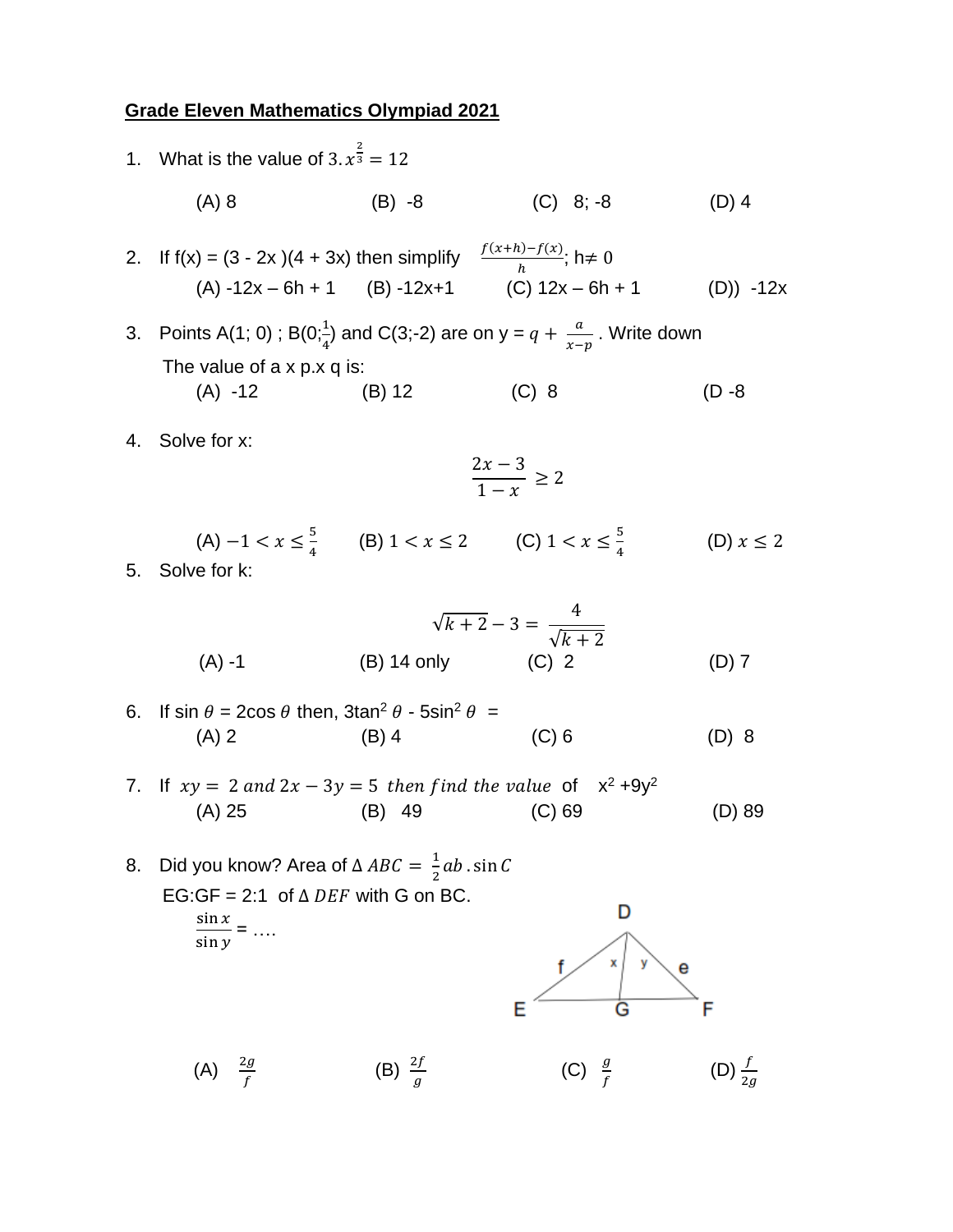- 9. R9000 was divided equally among a certain number of persons. If 5 more shared this amount then each one would receive R300 less. How many people are in the initial group?
	- (A) 25 (B) 20 (C) 15 (D) 10

10. The graph B alongside is defined by  $y = -x^2 + 4x - 3$ . The equation of the graph which is reflection of B. about the X-axis and translated 1 unit to the left is…

(A) 
$$
y = x^2 - 2x - 3
$$
 (B)  $y = x^2 - 4x + 3$  (C)  $y = x^2 - 2x + 1$  (D)  $y = x^2 - 2x$ 

11. Did you know?  $2! = 1 \times 2$ ;  $3! = 1 \times 2 \times 3$ ;  $4! = 1 \times 2 \times 3 \times 4$  and so on...... What is the smallest n for which  $\frac{(4n+1)!}{(3n+3)!}$  will end in at least two 0's?  $(A) 5$  (B) 6 (C) 7 (D) 8

- 12. Evaluate:  $4^2$ +  $5^2$   $6^2$ +  $7^2$   $8^2$ +  $9^2$ + ......+43<sup>2</sup>- 44<sup>2</sup>+ 45<sup>2</sup>
	- (A) 1121 (B) 1080 (C) 1061 (D)1020

13. Determine the ordered pair (x;y) such that it satisfies both equations:

 $5^{2x-1} + 2^{y+1} = 5$  $5^{2x+1} - 2^{y+1} = 21$ 

- (A)  $(\frac{1}{2}; 1)$  (B)  $(\frac{1}{4}; 1)$  (C)  $(\frac{1}{2};$  $(D)$  (-1;2)
- 14. Simplify to a single ratio:

$$
\frac{\sin \theta}{1 - \cos \theta} - \frac{\sin \theta}{1 + \cos \theta}
$$

- (A)  $tan\theta$  $rac{2}{\tan \theta}$  (C)  $rac{2}{\tan \theta}$  $(C)$   $\frac{2}{\tan \theta}$ (D)  $\frac{2}{\tan \theta}$
- 15. A small factory can produce 800 chairs per week and sell them at R400 each. For each increase of R50 per chair 5 less chairs are sold. If there are 'x' increases then the value of x which maximises the receipts.
	- (A) 68 (B) 72 (C) 76 (D) 80